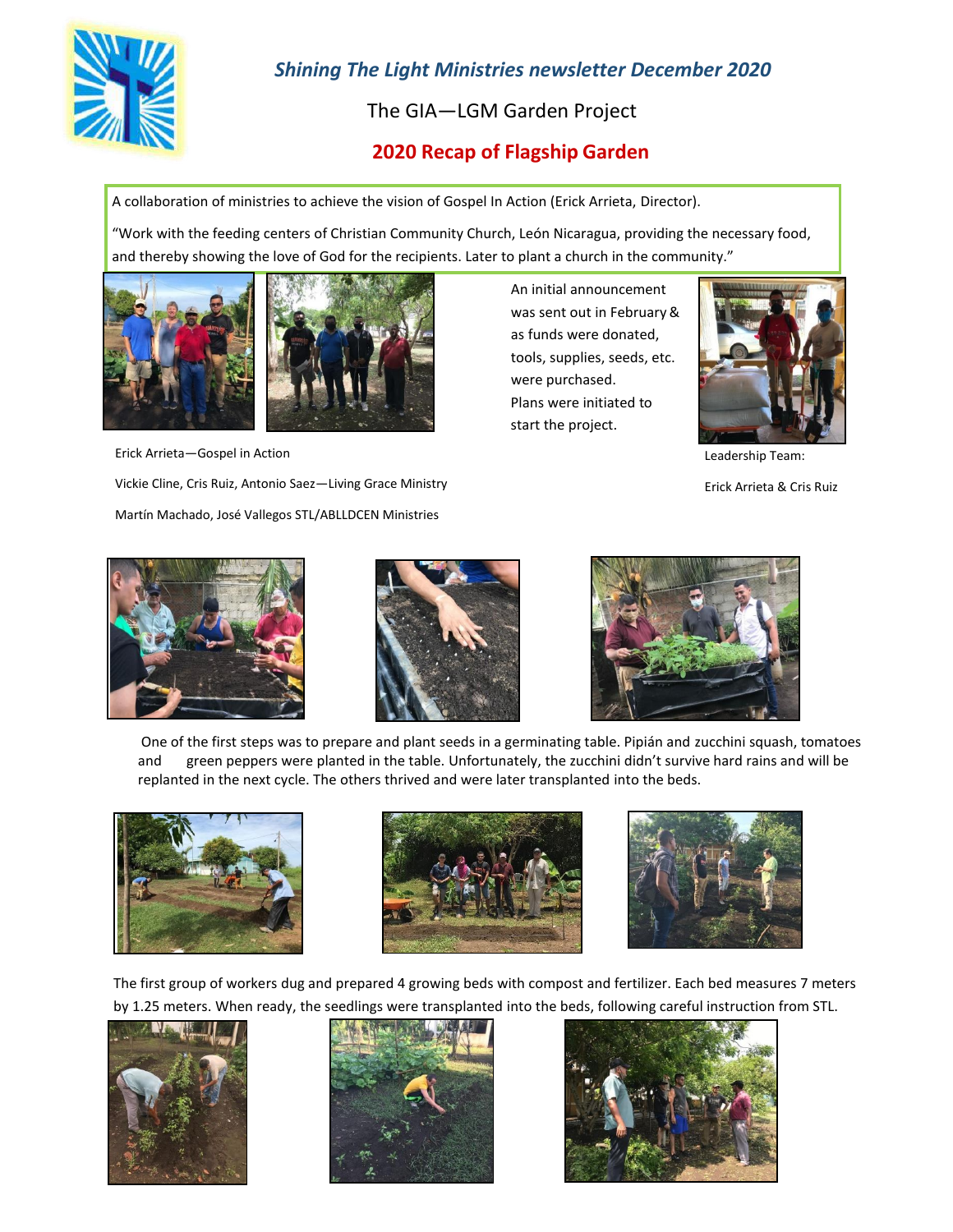Tuesdays are official workdays for the major transplanting, cleaning, weeding, fertilizing, etc. Representatives from each ministry have workers participate. GIA brings volunteers from some of the recipient communities to work the garden. These volunteers are also being trained to replicate and facilitate gardens in the ministry communities. LGM provides a caretaker for the daily watering and tending of the plants. The work starts at 6:30am to take advantage of the cooler morning temperatures. It's a fun, happy, and holy time together!

The workers often share testimonies and minister to each other during these work times.







As of October, the garden contained a combination of 29 plantain and banana trees, 2 beds of tomatoes, 2 beds of green peppers, a large area of corn, and beans (along the fence). More seeds will be planted in staggered rotations to take ad- vantage of the year-round growing season. Future crops will be zucchini, ayote squash, cucumber, watermelon, and other appropriate items. There are also guyaba, papaya, and coconut trees on the property. We look forward to a variety of produce to share.









We praise God for the provision of land, money, workers, rain and sunshine for this project. We ask that you keep The Garden Project and its recipients (kids at feeding centers) in your prayers.

## *Taste and see that He is good; blessed is the one who takes refuge in Him. Psalm 34:8*

## **Man shall not live on bread alone, but on every word that comes from the mouth of God. Matt 4:4**

### First Harvest!!!!!

The very first 'fruits' of our labor went directly to feeding children that same day. We are looking forward to the future as each week brings us closer to harvesting more and more food for hungry kids. Which gives the opportunity to share Jesus with many families.

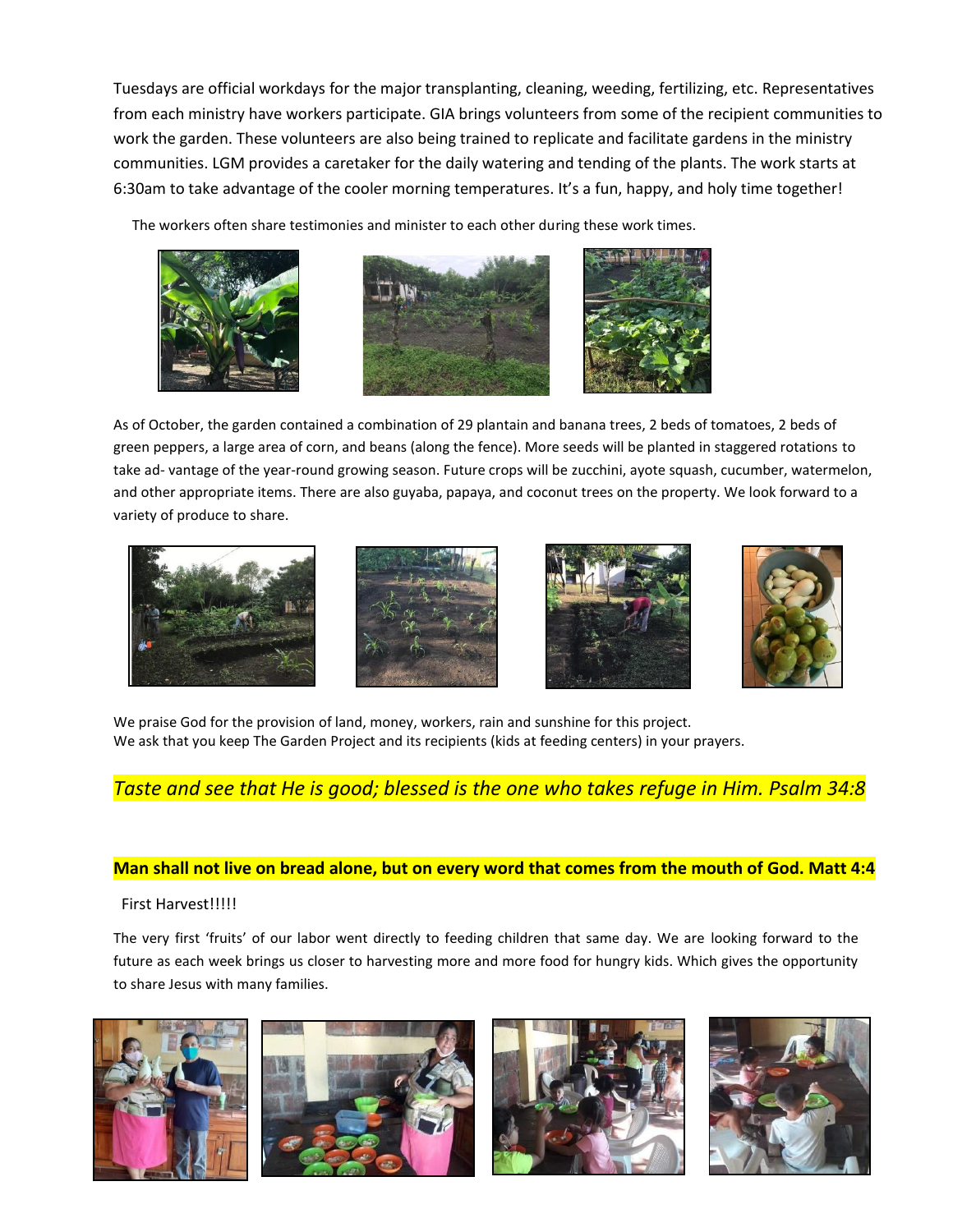## **November & December 2020 Rains & Harvesting News**

May through November is considered the rainy season (winter) here. We usually have weeks of rain and then days or weeks of dry, but the potential for rain is during these months. We love the rain, because we save money on the water bill for the garden! And we pray for not too much rain at a time...

November brought 2 hurricanes to Nicaragua!!!!! Both hit the Caribbean (east) coast very hard. We are on the Pacific (west) coast. Our area just received extra rain from Hurricane Eta because it turned north into Honduras. Hurricane Iota came straight west and we received lots of rain and a day of winds. The corn stalks were left leaning over and had to be tied up for support (with branches that fell from trees) until harvest. Some tomatoes and peppers fell from the vines. The garden had a very deep soaking of water, but all was good. So thankful for the protection of God!



Harvesting of pipián squash, peppers, plantains, and guayaba continued until depleted. The corn was harvested, and the tomatoes and peppers are still producing a little more. There is one banana tree ready to harvest and the other 29 banana and plantain trees are growing strong. Green bean vines along the fence are being harvested now.









We are soooooo Thankful for the harvest of food, the opportunity to use the property for the garden, the training made possible by Shining the Light Ministry, and the hope and plans for the next phase of the Garden Project.

Thank you for your prayers and your support!!! (as you can see in the pics below, the veggies are eaten first!!)



# **Plans for 2021**

Our flagship garden was a huge success, providing food for feeding many kids, as well as training for the caretakers of the community gardens which will be started in early months of 2021.

The soil in the outreach communities is being prayed over, planned for, and prepared for multiple gardens to feed many!